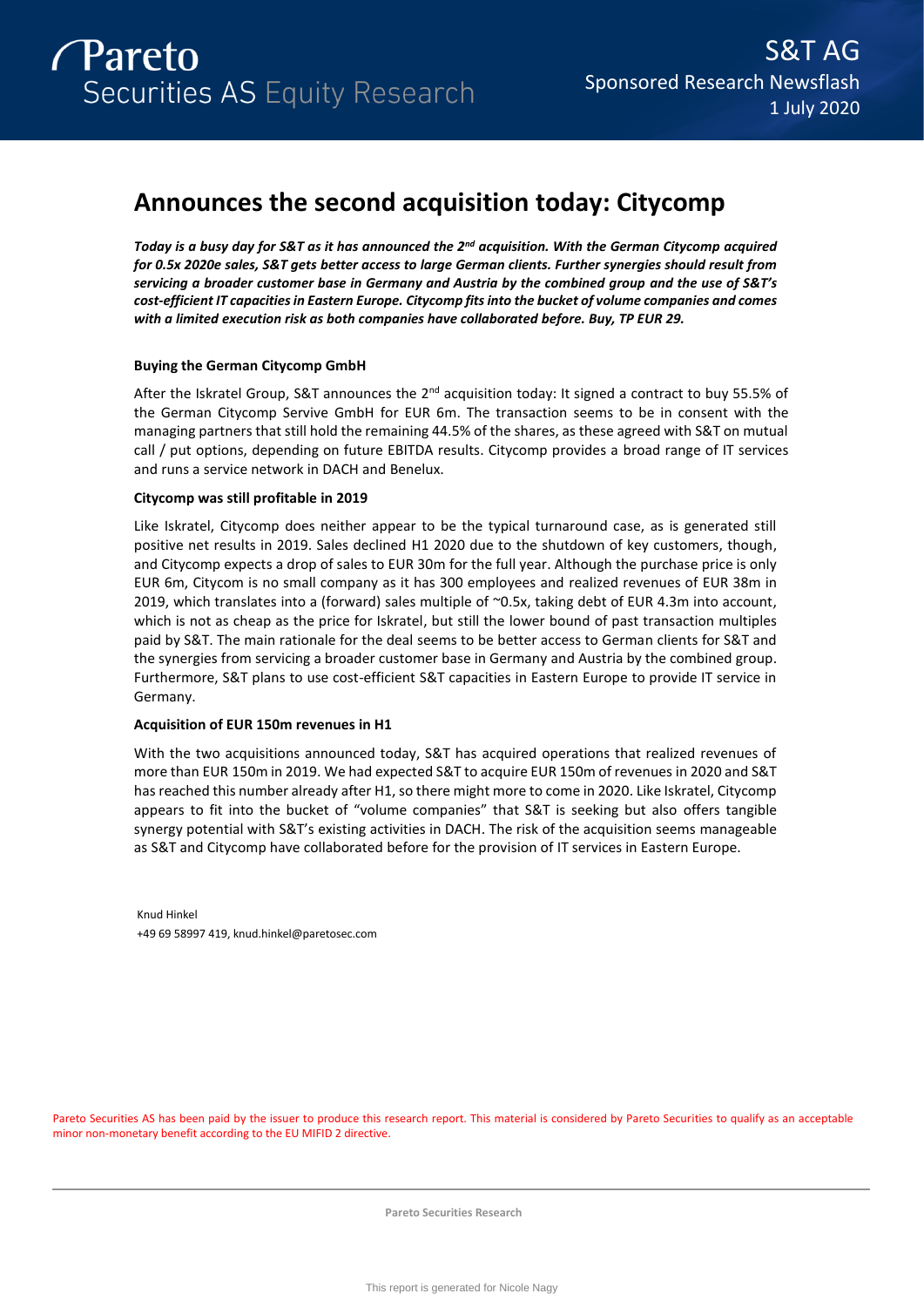# **Disclaimer and legal disclosures**

### **Origin of the publication or report**

This publication or report originates from Pareto Securities AS ("Pareto Securities"), reg. no. 956 632 374 (Norway), Pareto Securities AB, reg. no. 556206-8956 (Sweden) or Pareto Securities Limited, reg. no. 3994976, (United Kingdom) (together the Group Companies or the "Pareto Securities Group") acting through their common un it Pareto Securities Research. The Group Companies are supervised by<br>the Financial Supervisory Au

# **Content of the publication or report**

This publication or report has been prepared solely by Pareto Securities Research.

Opinions or suggestions from Pareto Securities Research may deviate from recommendations or opinions presented by other departments or companies in the Pareto Securities Group. The reason may typically be the result of differing time horizons, methodologies, contexts or other factors.

#### **Sponsored research**

Please note that if this report is labelled as "sponsored research" on the front page, Pareto Securities has entered into an agreement with the company about the preparation of research reports and<br>receives compensation fr research is however commissioned for and paid by the company and such material is considered by Pareto Securities to qualify as an acceptable minor non-monetary benefit according to the EU MiFID II Directive.

#### **Basis and methods for assessment**

Opinions and price targets are based on one or more methods of valuation, for instance cash flow analysis, use of multiples, behavioral technical analyses of underlying market movements in combination with considerations of the market situation and the time horizon. Key assumptions of forecasts, price targets and projections in research cited or reproduced appear in the research material from the named sources. The date of publication appears from the research material cited or reproduced. Opinions and estimates may be updated in subsequent versions of the publication or report, provided that the relevant company/issuer is treated anew in such later versions of the publication or report.

Pareto Securities Research may provide credit research with more specific price targets based on different valuation methods, including the analysis of key credit ratios and other factors describing the securities creditworthiness, peer group analysis of securities with similar creditworthiness and different DCF-valuations. All descriptions of loan agreement structures and loan agreement features are obtained from sources which Pareto Securities Research believes to be reliable, but Pareto Securities Research does not represent or warrant their accuracy. Be aware that investors should go through the specific complete loan agreement before investing in any bonds and not base an investment decision based solely on information contained in this publication or report.

Pareto Securities Research has no fixed schedule for updating publications or reports.

Unless otherwise stated on the first page, the publication or report has not been reviewed by the issuer before dissemination. In instances where all or part of a report is presented to the issuer prior to publication, the purpose is to ensure that facts are correct.

# **Validity of the publication or report**

All opinions and estimates in this publication or report are, regardless of source, given in good faith and may only be valid as of the stated date of this publication or report and are subject to change without notice

#### **No individual investment or tax advice**

The publication or report is intended only to provide general and preliminary information to investors and shall not be construed as the basis for any investment decision. This publication or report has<br>been prepared by Pa recommendation of particular financial instruments or strategies and thus it does not provide individually tailored investmen t advice, and does not take into account the individual investor's particular financial situation, existing holdings or liabilities, investment knowledge and experience, investment objective and horizon or risk profile and preferences. The investor must particularly ensure the suitability of an investment as regards his/her financial and fiscal situation and investment objectives. The investor bears the risk of losses in connection with an investment.

Before acting on any information in this publication or report, we recommend consulting your financial advisor.

The information contained in this publication or report does not constitute advice on the tax consequences of making any particular investment decision. Each investor shall make his/her own appraisal of the tax and other financial merits of his/her investment.

#### **Sources**

This publication or report may be based on or contain information, such as opinions, recommendations, estimates, price targets and valuations which emanate from Pareto Securities Research' analysts or representatives, publicly available information, information from other units or companies in the Group Companies, or other named sources.

To the extent this publication or report is based on or contains information emanating from other sources ("Other Sources") than Pareto Securities Research ("External Information"), Pareto Securities Research has deemed the Other Sources to be reliable but neither the companies in the Pareto Securities Group, others associated or affiliated with said companies nor any other person, guarantee the accuracy, adequacy or completeness of the External Information.

#### **Ratings**

| Equity ratings: | "Buv"  | Pareto Securities Research expects this financial instrument's total return to exceed 10% over the next 12 months                   |
|-----------------|--------|-------------------------------------------------------------------------------------------------------------------------------------|
|                 | "Hold" | Pareto Securities Research expects this financial instrument's total return to be between -10% and 10% over the next 12 months      |
|                 | "Sell" | Pareto Securities Research expects this financial instrument's total return to be negative by more than 10% over the next 12 months |

**Analysts Certification**<br>The research analystis) whose name(s) appear on research reports prepared by Pareto Securities Research certify that: (i) all of the views expressed in the research report accurately reflect their "Hold"<br>Pareto Securities Research expects this financial instrument's total return to be between -10% and 10% over the next 12 months<br>Analysts Certification<br>The research analyst(s) whose name(s) appear on research reports research analysts in research reports that are prepared by Pareto Securities Research.

The research analysts whose names appears on research reports prepared by Pareto Securities Research received compensation that is based upon various factors including Pareto Securities' total revenues, a portion of which are generated by Pareto Securities' investment banking activities.

#### **Limitation of liability**

Pareto Securities Group or other associated and affiliated companies assume no liability as regards to any investment, divest ment or retention decision taken by the investor on the basis of this publication or report. In no event will entities of the Pareto Securities Group or other associated and affiliated companies be liable for direct, indirect or incidental, special or consequential damages resulting from the information in this publication or report.

Neither the information nor any opinion which may be expressed herein constitutes a solicitation by Pareto Securities Research of purchase or sale of any securities nor does it constitute a solicitation to any person in any jurisdiction where solicitation would be unlawful. All information contained in this research report has been compiled from sources believed to be reliable. However, no representation or warranty, express or implied, is made with respect to the completeness or accuracy of its contents, and it is not to be relied upon as authoritative.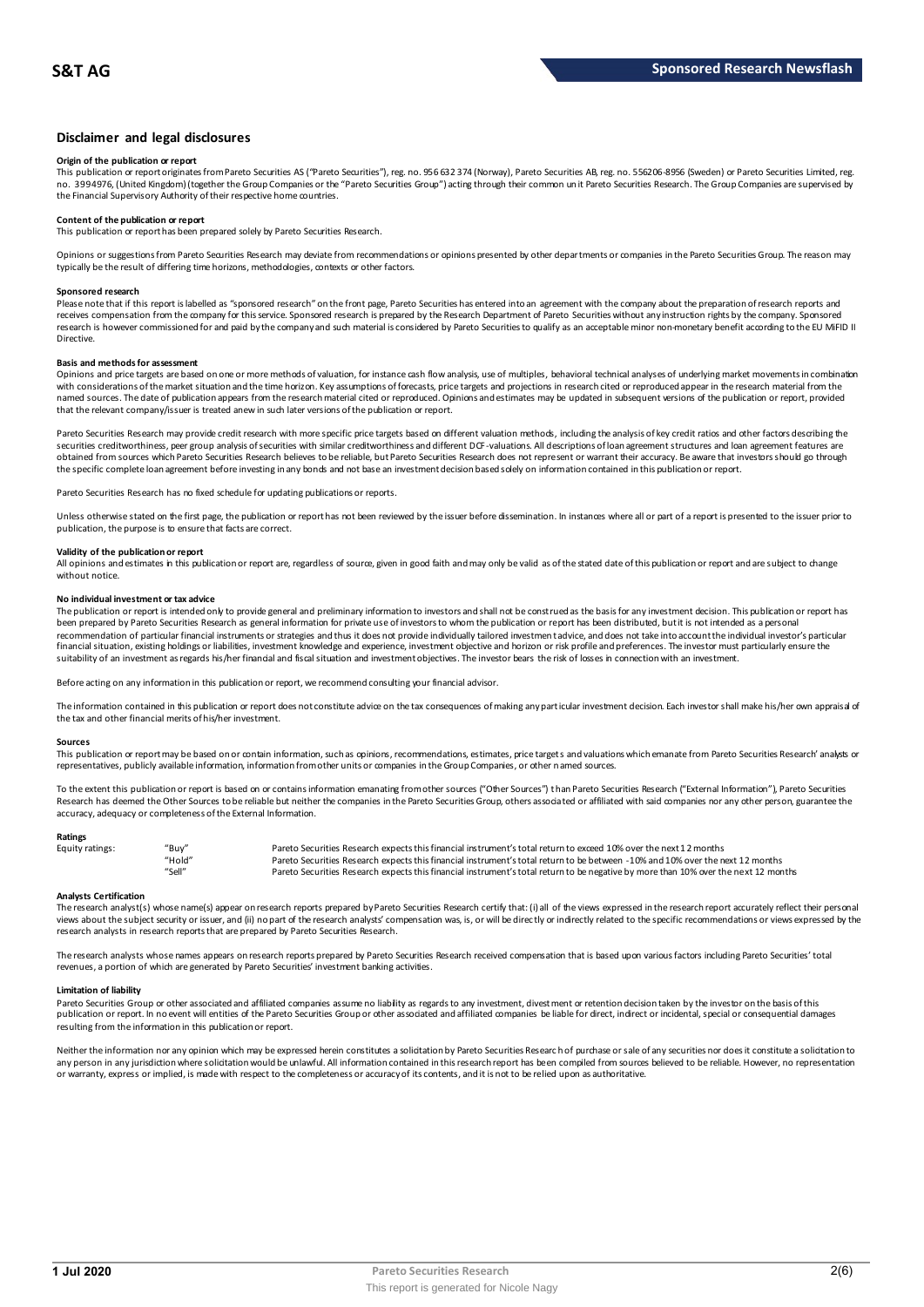### **Risk information**

The risk of investing in certain financial instruments, including those mentioned in this document, is generally high, as their market value is exposed to a lot of different factors such as the operational and financial conditions of the relevant company, growth prospects, change in interest rates, the economic and political environment, foreign exchange rates, shifts in market sentiments etc. Where an investment or security is denominated in a different currency to the investor's currency of reference, changes in rates of exchange may have an adverse effect on the value, price or income of or from that investment to the investor. Past performance is not a guide to future performance. Estimates of future performance are based on assumptions that may not be realized. When investing in individual shares, the investor may lose all or part of the investments.

#### **Conflicts of interest**

Companies in the Pareto Securities Group, affiliates or staff of companies in the Pareto Securities Group, may perform services for, solicit business from, make a market in, hold long or short positions in, or otherwise be interested in the investments (including derivatives) of any company mentioned in the publication or report.<br>In addition Pareto Securities Group, or affiliates, may from time to time have a broking, advisory o

acting as that company's official or sponsoring broker and providing investment banking or other financial services. It is the policy of Pareto to seek to act as corporate adviser or broker to some of the companies which are covered by Pareto Securities Research. Accordingly companies covered in any Research may be the subject o f marketing initiatives by the Investment Banking Department.

To limit possible conflicts of interest and counter the abuse of inside knowledge, the analysts of Pareto Securities Research are subject to internal rules on sound ethical conduct, the management of inside information, handling of unpublished research material, contact with other units of the Group Companies and personal account dealing. The internal rules have been prepared in accordance with applicable legislation and relevant industry standards. The object of the internal rules is for example to ensure that no analyst will abuse or cause others to abuse confidential information. It is the policy of Pareto Securities Research that no link exists between revenues from capital markets activities and individual analyst remuneration. The Group Companies are members of national stockbrokers' associations in each of the countries in which the Group Companies have their head offices. Internal rules have been developed in accordance with recommendations issued by the stockbrokers associations. This material has been prepared following the Pareto Securities Conflict of Interest Policy.

The guidelines in the policy indude rules and measures aimed at achieving a sufficient degree of independence between various departments, business areas and sub-business areas within the Pareto Securities Group in order to, as far as possible, avoid conflicts of interest from arising between such departments, business areas and sub-business areas as well as their customers. One purpose of such measures is to restrict the flow of information between certain business areas and sub-business areas within the Pareto Securities Group, where conflicts of interest may arise and to safeguard the inpartialness of the empl The guidelines in the policy indude rules and measures aimed at achieving a sufficient degree of independence between various departments, business areas and sub-business areas within the Pareto<br>Securities Group in order t Pareto Securities Group rules concerning contacts with covered companies and rules concerning personal account trading carried out by analysts.

#### **Distribution restriction**

The securities referred to in this publication or report may not be eligible for sale in some jurisdictions and persons into whose possession this document comes should inform themselves about and observe Pareto Securities Group rules concerning contacts with covered companies and rules concerning personal account trading carried out by analysts.<br>Distribution restriction<br>The securities referred to in this publication or rep Authority (FCA).

This research is only intended for and may only be distributed to institutional investors in the United States and U.S entities seeking more information about any of the issuers or securities discussed in this report should contact Pareto Securities Inc. at 150 East 52nd Street, New York, NY 10022, Tel. 212 829 4200.

Pareto Securities Inc. is a broker-dealer registered with the U.S. Securities and Exchange Commission and is a member of FINRA & SIPC. U.S. To the extent required by applicable U.S. laws and regulations, Pareto Securities Inc. accepts responsibilityfor the contents of this publication. Investment products provided by or through Pareto Securities Inc. or Pareto Securities Research are not FDIC insured, may lose<br>value and ar sale or subscription, nor shall it or any part of it form the basis of or be relied on in connection with any contract or commitment whatsoever. The securities of non-U.S. issuers may not be registered with or subject to SEC reporting and other requirements. The information available about non-U.S. companies may be limited, and non-U.S. companies are generally not subject to the same unifom auditing and<br>reporting standards as U some non-U.S. companies may not be as liquid as securities of comparable U.S. companies. Fluctuations in the values of national currencies, as well as the potential for governmental restrictions on currency movements, can significantly erode principal and investment returns.

Pareto Securities Research may have material conflicts of interest related to the production or distribution of this research report which, with regard to Pareto Securities Research, are disclosed herein.

#### **Distribution in Singapore**

Pareto Securities Pte Ltd holds a Capital Markets Services License is an exempt financial advisor under Financial Advisers Ac t, Chapter 110 ("FAA") of Singapore and a subsidiary of Pareto Securities AS.

This report is directed solely to persons who qualify as "accredited investors", "expert investors" and "institutional investors" as defined in section 4A(1) Securities and Futures Act, Chapter 289 ("SFA") **Distribution in Singapore**<br>Pareto Securities Pte Ltd holds a Capital Markets Services License is an exempt financial advisor under Financial Advisers Act, Chapter 110 ("FAA") of Singapore and a subsidiary of Pareto Securi person. You should seek advice from a financial adviser regarding the suitability of any product referred to in this report, taking into account your specific financial objectives, financial situation or particular needs before making a commitment to purchase any such product. Please contact Pareto Securities Pte Ltd, 16 Collyer Quay, # 2 7-02 Income at Raffles, Singapore 049318, at +65 6408 9800 in matters arising<br>from, or in connec needs before making a commitment to purchase any such product. Please contact Pareto Securities Pte Ltd, 16 Collyer Quay, # 2 7-02 Income at Raffles, Singapore 049318, at +65 6408 9800 in matters arisin<br>from, or in connect

#### **Additional provisions on Recommendations distributed in the Canada**

That may be described herein. This research report are advised that this research report is not, and under no circumstances is it to be construed as an offer to sell or a solicitation of or an offer to buy any securities<br>t securities. No securities commission or similar regulatory authority in Canada has reviewed or in any way passed upon this research report or the merits of any securities described or discussed herein and any representation to the contrary is an offence. Any securities described or discussed within this research report may only be distributed in Canada in accordance with applicable provincial and territorial securities laws. Any offer or sale in Canada of the securities described or discussed herein will be made only under an exemption from the requirements to file a prospectus with the relevant Canadian securities regulators and only bya dealer properly registered under applicable securities laws or, alternatively, pursuant to an exemption from the dealer registration requirement in the relevant province or<br>territory of C construed as being tailored to the needs of the recipient. Canadian recipients are advised that Pareto Securities AS, its affiliates and its authorized agents are not responsible for, nor do they accept, any liability whatsoever for any direct or consequential loss arising from any use of this research report or the information contained herein.

### **Distribution in United Kingdom**

financial promotion in s21 of the Financial Services and Markets Act 2000 in reliance on provision in the FPO.

This publication is issued for the benefit of persons who qualify as eligible counterparties or professional dients and should be made available only to such persons and is exempt from the restriction on<br>financial promotio **Copyright**<br>This publication or report may not be mechanically duplicated, photomoied or otherwise reproduced, in full or in part, under annlicable copyright laws. Any infringement of Pareto Sequities Research's copyright can be pursued legally whereby the infringer will be held liable for any and all losses and expenses incurred by the infringement.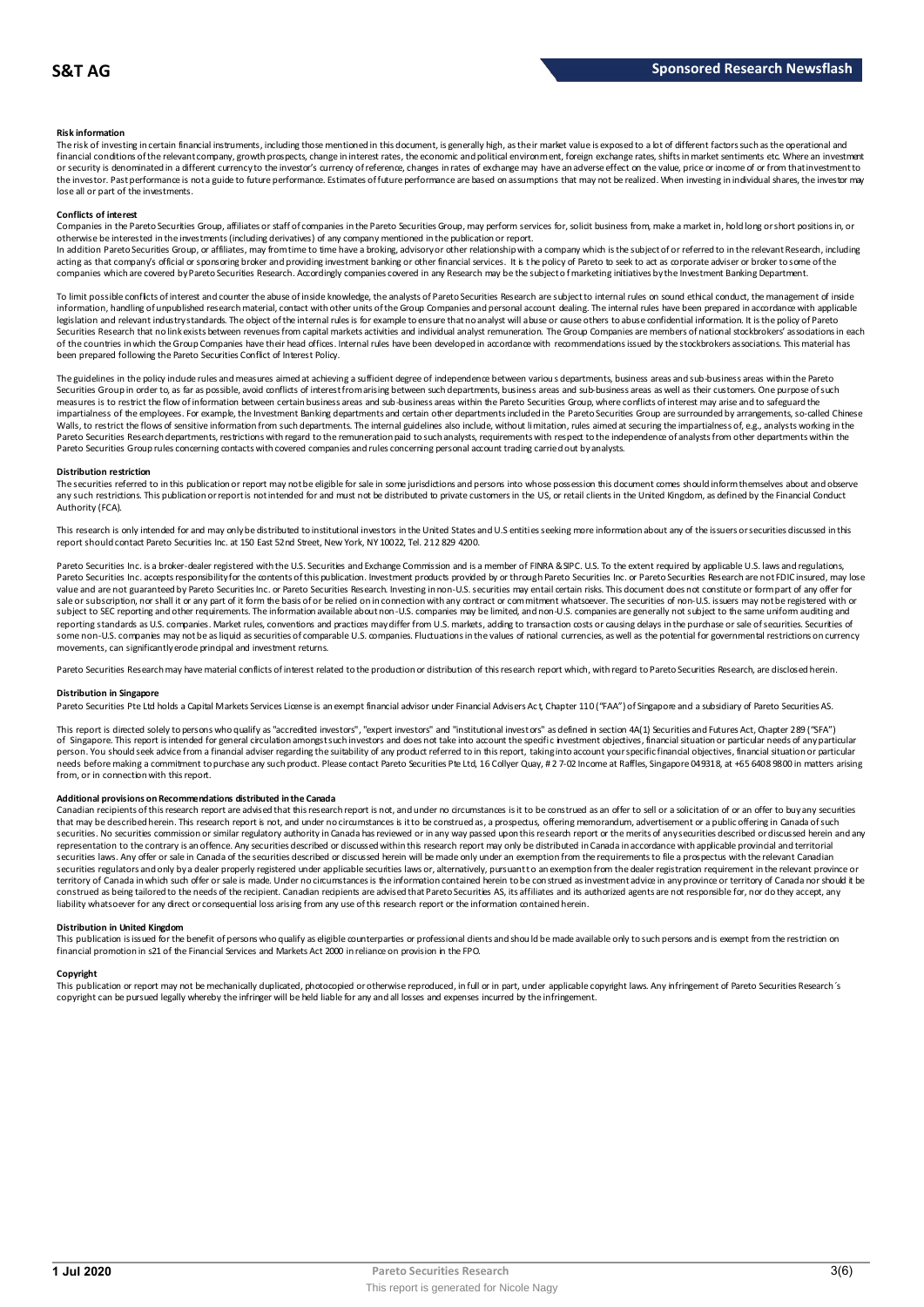# **Appendix A**

Disclosure requirements pursuant to the Norwegian Securities Trading Regulations section 3-10 (2) and section 3-11 (1), letters a-b

The below list shows companies where Pareto Securities AS - together with affiliated companies and/or persons – own a portion of the shares exceeding 5 % of the total share capital in any company<br>where a recommendation has

|                                                                                                                                                                                                                                           |                             |       | Disclosure requirements pursuant to the Norwegian Securities Trading Regulations section 3-10(2) and section 3-11(1), letters a-b |                             |       |  |
|-------------------------------------------------------------------------------------------------------------------------------------------------------------------------------------------------------------------------------------------|-----------------------------|-------|-----------------------------------------------------------------------------------------------------------------------------------|-----------------------------|-------|--|
| The below list shows companies where Pareto Securities AS - together with affiliated companies and/or persons - own a portion of the shares exceeding<br>where a recommendation has been produced or distributed by Pareto Securities AS. |                             |       |                                                                                                                                   |                             |       |  |
| Companies                                                                                                                                                                                                                                 | No. of shares Holdings in % |       | Companies                                                                                                                         | No. of shares Holdings in % |       |  |
| <b>Helgeland Sparebank</b>                                                                                                                                                                                                                | 2.009.280                   | 9.63% | SpareBank 1Østfold Akersl                                                                                                         | 1.139.852                   | 9.20% |  |
|                                                                                                                                                                                                                                           |                             |       |                                                                                                                                   |                             |       |  |

| <b>I GIULU DAIIN AUA</b>                | <b>H.JUT.TJU</b>                         |       | <u>2</u> WT/U ODDIGDOIINGIIVG3U                                                                                                       | <b>U.U.U.</b> U. | 3.5770                              |
|-----------------------------------------|------------------------------------------|-------|---------------------------------------------------------------------------------------------------------------------------------------|------------------|-------------------------------------|
|                                         |                                          |       | Pareto Securities AS or its affiliates own as determined in accordance with FINRA Rule 2241. 1 % or more of the equity securijes of : |                  |                                     |
| Companies<br><b>Helgeland Sparebank</b> | No. of shares Holdings in %<br>2.009.280 | 9.63% | Companies<br>SpareBank 1SMN                                                                                                           | 1880.442         | No. of shares Holdings in %<br>145% |
| NHST Media Group AS                     | 18.000                                   | 140%  | SpareBank 1Østfold Akersl                                                                                                             | 1.139.852        | 9.20%                               |
| Pareto Bank ASA                         | 14.904.458                               | 2134% | Sparebanken Møre                                                                                                                      | 305.239          | 3.09%                               |
| Selvaag Bolig ASA                       | 2.177.497                                | 2.32% | Sparebanken Sør                                                                                                                       | 433,444          | 2.77%                               |
| SpareBank 1BV                           | 1655.220                                 | 2.62% | Sparebanken Vest                                                                                                                      | 6.370.821        | 5.94%                               |
| SpareBank 1Nord-Norge                   | 3.245.605                                | 3.23% | <b>Totens Sparebank</b>                                                                                                               | 78.246           | 128%                                |
|                                         |                                          |       |                                                                                                                                       |                  |                                     |

Pareto Securities AS may hold financial instruments in companies where a recommendation has been produced or distributed by Pareto Securities AS in connection with rendering investment services,<br>including Market Making.

| Company                  | Analyst<br>holdings* | Total<br>holdings | Company                    | Analyst<br>holdings* | Total<br>holdings | Company                | Analyst<br>holdings* | Total<br>holdings |
|--------------------------|----------------------|-------------------|----------------------------|----------------------|-------------------|------------------------|----------------------|-------------------|
| Adevinta                 | 0                    | 574               | Grieg Seafood              | 0                    | 5.458             | SalM ar                | 0                    | 385               |
| AF Gruppen               | $\Omega$             | 18,985            | Hafnia Limited             | 0                    | 30,000            | Sandnes Sparebank      | 0                    | 25,782            |
| Aker                     | 0                    | 791               | <b>Helgeland Sparebank</b> | 0                    | 2.777             | Sbanken                | 0                    | 4,755             |
| Aker BP                  | 0                    | 23,376            | Höegh LNG                  | 0                    | 3.890             | Scatec Solar           | 0                    | 35,000            |
| American Shipping Compar | 0                    | 3.500             | Ice Group                  | 0                    | 104,391           | Schibsted ASA A Aksjer | 0                    | 232               |
| <b>Atlantic Sapphire</b> | $\Omega$             | 1.105             | Jæren Sparebank            | 0                    | 500               | Schibsted ASA B Aksjer | 0                    | 607               |
| Avance Gas               | 0                    | 4.456             | Komplett Bank              | 0                    | 94.300            | Selvaag Bolig          | 0                    | 2,350             |
| Axactor                  | $\Omega$             | 11,376            | Kongsberg Gruppen          | $\Omega$             | 34,274            | SpareBank 1BV          | 0                    | 22,000            |
| <b>Bakkafrost</b>        | $\Omega$             | 144               | <b>KWS</b>                 | 75                   | 75                | SpareBank 1Nord-Norge  | 0                    | 26,050            |
| <b>BASF</b>              | 270                  | 270               | Lerøy Seafood              | 0                    | 3,789             | SpareBank 1SMN         | 0                    | 17,740            |
| <b>Bonheur</b>           | 0                    | 38,876            | Mowi                       | 0                    | 3,779             | SpareBank 1SR-Bank     | 0                    | 42,601            |
| <b>BRABank</b>           | $\Omega$             | 1,371,000         | <b>NORBIT</b>              | $\Omega$             | 4,955             | SpareBank 1Østlandet   | 0                    | 10,021            |
| <b>BW Energy Limited</b> | 0                    | 43,075            | Nordic Semiconductor       | 0                    | 6,765             | Sparebanken Sør        | 0                    | 16,135            |
| <b>BW</b> Offshore       | 0                    | 8,326             | Norsk Hydro                | 0                    | 102,821           | Sparebanken Vest       | 0                    | 14,894            |
| <b>DNB</b>               | $\Omega$             | 31,464            | Norwegian Air Shuttle      | $\Omega$             | 39,463            | Sparebanken Øst        | 0                    | 1,500             |
| <b>DNO</b>               | $\Omega$             | 496,263           | Norwegian Finans Holding   | $\Omega$             | 3,310             | Stolt-Nielsen          | 0                    | 42,217            |
| Elkem                    | 0                    | 5,218             | <b>NTS</b>                 | 0                    | 2.172             | Storebrand             | 0                    | 7.720             |
| Entra                    | $\Omega$             | 10,537            | Ocean Yield                | 0                    | 46,005            | Subsea 7               | 0                    | 3,198             |
| Equinor                  | 0                    | 5.132             | Okeanis Eco Tankers        | 0                    | 2.000             | Telenor                | 0                    | 2,076             |
| <b>Europris</b>          | $\Omega$             | 11,769            | Orkla                      | $\Omega$             | 18,699            | <b>TGS-NOPEC</b>       | 0                    | 2,000             |
| Fjord1                   | 0                    | 50,000            | Panoro Energy              | 0                    | 7.285             | <b>VOW ASA</b>         | 0                    | 4.781             |
| Fjordkraft Holding       | 0                    | 12,000            | Pareto Bank                | 0                    | 1280,848          | <b>XXL</b>             | 0                    | 12.453            |
| Frontline                | 0                    | 11,730            | Protector Forsikring       | 0                    | 14,785            | Yara International     | 0                    | 13,945            |
| Gjensidige Forsikring    | $\Omega$             | 7.280             | Quantafuel                 | 0                    | 254               |                        |                      |                   |
| Golden Ocean Group       | $\Omega$             | 1.744             | <b>REC Silicon</b>         | $\Omega$             | 32,708            |                        |                      |                   |

This overview is updated monthly (last updated 15.06.2020).

\*Analyst holdings ref ers t o posit ions held by t he Paret o Securit ies AS analyst covering t he company.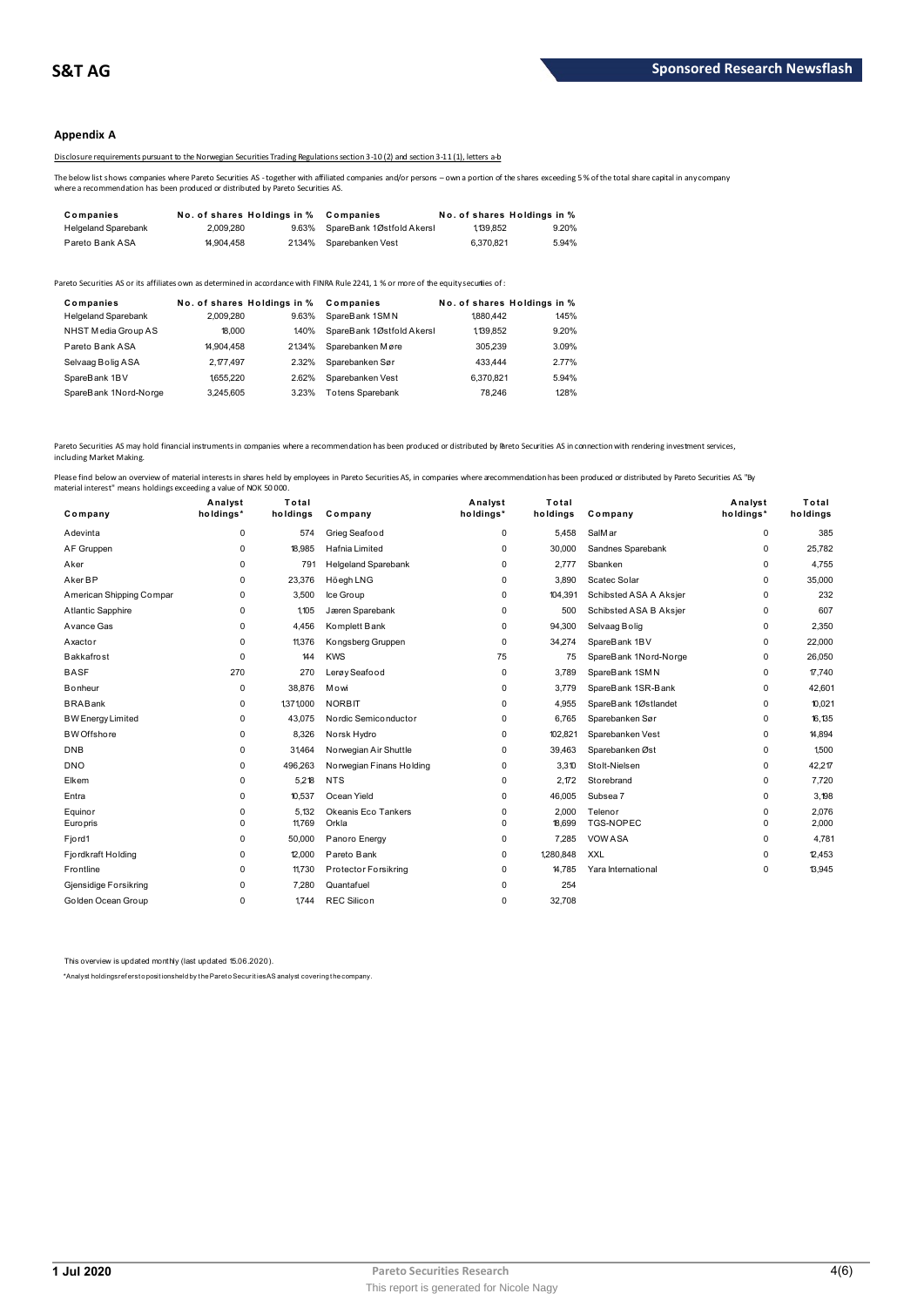# **Appendix B**

Disclosure requirements pursuant to the Norwegian Securities Trading Regulation § 3-11, letters e-f, ref the Securities Trading Act Section 3-10

Overview over issuers of financial instruments where Pareto Securities AS have prepared or distributed investment recommendation, where Pareto Securities AS have been lead manager/co-lead manager<br>or have rendered publicly

| or have rendered publicly known not immaterial investment banking services over the previous 12 months: |                                    |                                   |
|---------------------------------------------------------------------------------------------------------|------------------------------------|-----------------------------------|
| 2020Bulkers                                                                                             | Exmar NV                           | Norbit Group                      |
| 24 Seven Office Scandinavia AB                                                                          | Filo Mining Corp                   | Northern Ocean                    |
| Acconer AB                                                                                              | Flex LNG                           | Norwegian Air Shuttle             |
| Advanzia Bank                                                                                           | Floatel                            | Nouveau Monde Graphite            |
| Africa Energy                                                                                           | Genel Energy                       | Ocean Yield                       |
| African Petroleum Corporation                                                                           | GG. St. Kongensgade 100 og 106     | Odfjell SE                        |
| Agder Energi                                                                                            | HafniaLimited                      | <b>OKEA</b>                       |
| Aker ASA                                                                                                | Hafslund E-CO                      | Otiga Group                       |
| Aprila Bank ASA                                                                                         | Helgeland Sparebank                | ParetoBank                        |
| <b>Belships</b>                                                                                         | HKN Energy Ltd                     | Pet roleum Geo-Services           |
| Borr Drilling Ltd.                                                                                      | Hunter Group                       | PetroTal                          |
| <b>BRAbank</b>                                                                                          | Hörmann Industries                 | Pexip Holding ASA                 |
| <b>BRABank ASA</b>                                                                                      | Ice Group                          | Pinewood Laborat ories            |
| <b>BWEnergy</b>                                                                                         | <b>ICWHolding</b>                  | Pioneer Property Group            |
| Cabonline Group Holding AB                                                                              | Kingfish Zeeland                   | Pioneer Property Group ASA        |
| CentralNic Group                                                                                        | Klaveness Combination Carriers ASA | ProvidencesInv. Mngmt Pty         |
| Cibus Nordic Real Est at e AB                                                                           | Kongsberg Automotive               | Salmon Evolution AS               |
| Digiplex                                                                                                | LifeFit                            | SandnesSparebank                  |
| <b>DNOASA</b>                                                                                           | <b>Luxaviation Holding</b>         | Seadrill                          |
| <b>DOFASA</b>                                                                                           | Monobank ASA                       | Sparebanken Vest                  |
| DOF Subsea AS                                                                                           | MutaresSE& Co. KGaA                | Stolt Nilsen                      |
| Erwe Immobilien                                                                                         | Navigator Holdings                 | <b>TEMPTON Dienst leist ungen</b> |
| Euromicron AG                                                                                           | Next BiometricsGroup ASA           | United Camping AB                 |

This overview is updated monthly (this overview is for the period 31.05.2019 - 31.05.2020).

# **Appendix C**

| <b>APPULLAN</b>                 |                                                                                            |
|---------------------------------|--------------------------------------------------------------------------------------------|
|                                 | Disclosure requirements pursuant to the Norwegian Securities Trading Requisition § 3-11(4) |
| Distribution of recommendations |                                                                                            |
| Recommendation                  | % distribution                                                                             |
| Buy                             | 65%                                                                                        |
| Hold                            | 31%                                                                                        |
| Sell                            | 4%                                                                                         |
|                                 |                                                                                            |

| $\sim$                                          | $\mathbf{v}$   |
|-------------------------------------------------|----------------|
| Distribution of recommendations (transactions*) |                |
| Recommendation                                  | % distribution |
| Buy                                             | 83%            |
| Hold                                            | 17%            |
| Sell                                            | 0%             |
|                                                 |                |

\* Companies under coverage with which Pareto Securities Group has on-going or completed public investment banking services in the previous 12 months This overview is updated monthly (last updated 15.06.2020).